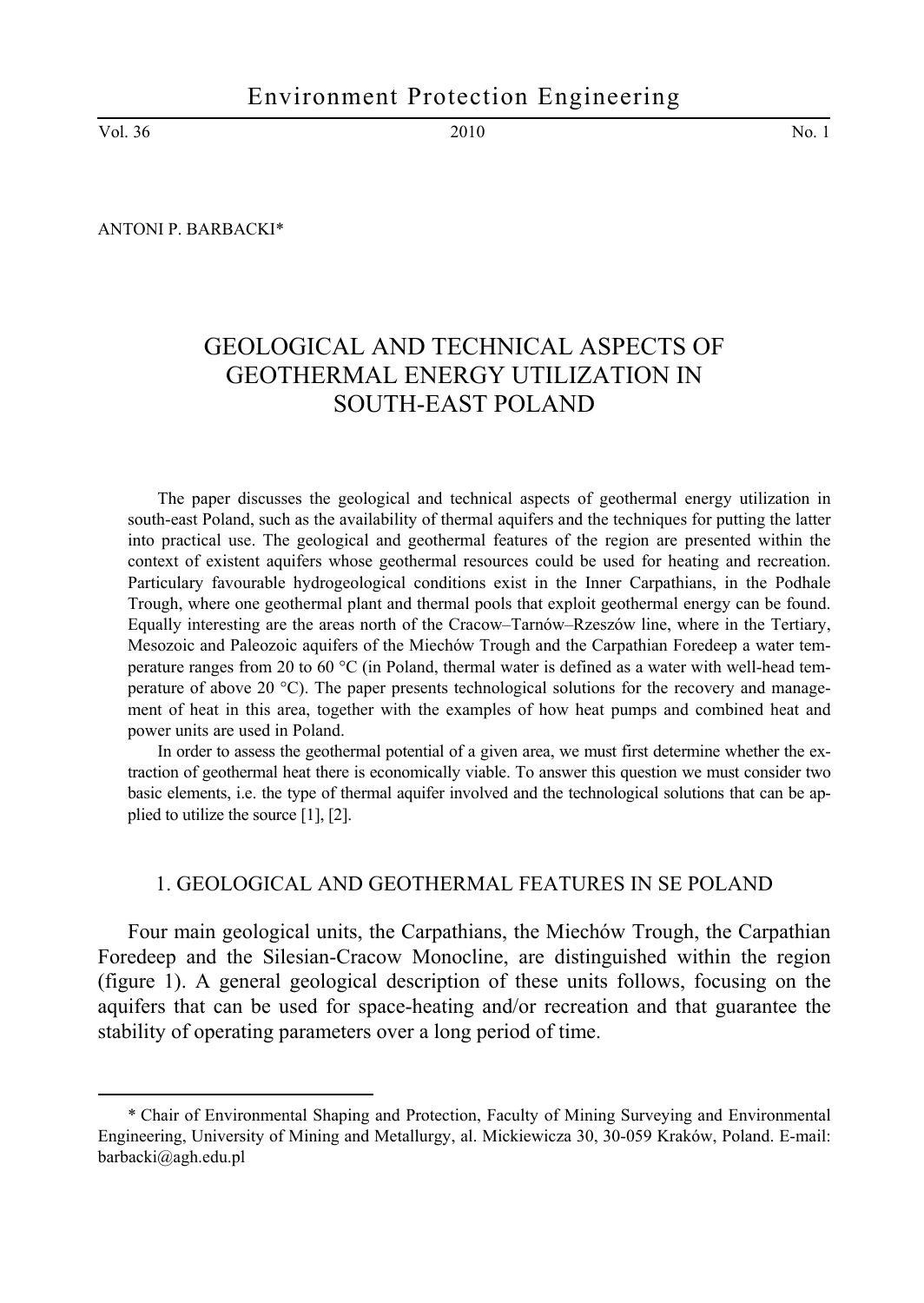

Fig. 1. Main thermal aquifers of south-east Poland

## 1.1. CARPATHIANS

The Carpathians can be divided into two entirely different parts in terms of structure and hydrogeology: the vast flysch belt of the Outer Carpathians and the Inner Carpathians including the Pieniny Klippen Belt, the Tatra Mountains and the Podhale Trough (figure 1).

The average heat flow in the area after PLEWA [3] amounts to about 55 mW/m<sup>2</sup>, and after KARWASIECKA and SZEWCZYK [15] the heat flow ranges from 40 to 65 mW/m<sup>2</sup>. Particularly favourable geothermal features were found in the Triassic and Eocene aquifers that stretch across the Podhale Trough (the Inner Carpathians). Thermal waters have been exploited there since 1991 at depths of up to 2900 m. The temperature of these waters, flowing at an average well-head pressure of 2.6 MPa, is close to 90 °C. Some boreholes yield up to 800  $m^3/h$ , while water mineralisation does not exceed 3.0  $g/dm<sup>3</sup>$ . Thermal waters can be found within the system made up of the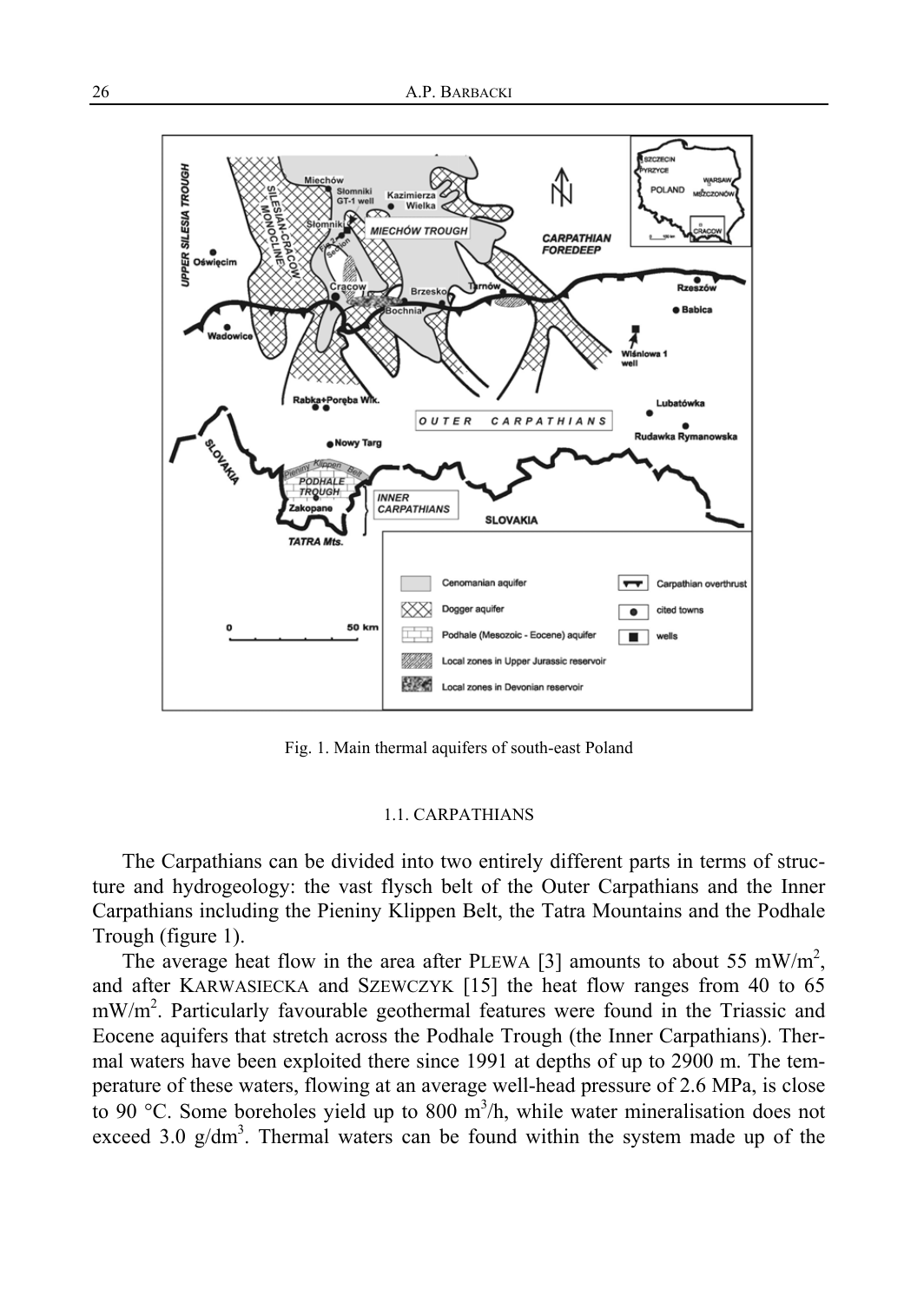Tatra Mesozoic Layers (mainly carbonates) and deposits of the Eocene sedimentary basin (flysch Szaflary Beds and basement nummulitic limestones), which are hydraulically interconnected [4], [10].

The thermal waters from these aquifers are exploited in a space heating system that is currently being extended. Moreover, in recent years some recreation pools based on thermal water were put into operation (e.g. Szaflary, Bukowina Tatrzańska).

Apart from the Podhale thermal aquifer of the Inner Carpathians, thermal waters occur only locally in the Outer Carpathians and their temperatures and output are too low to warrant wide-scale use [5]. A number of local geothermal aquifers have however been discovered while drilling sandstone layers of flysch formations. The limited size of the reservoir zones and complex water refilling conditions are probably the main reason why aquifers within these formations are characterised by low yields. It is also uncertain whether their flow-rate parameters would remain stable during exploitation. A unique exception is the Wiśniowa 1 borehole (figure 1), where an artesian outflow of 180 m<sup>3</sup>/h at a temperature of 84  $\degree$ C occurred at a depth of 3790 m. However, the stability of its production capacity over time was not evaluated. In view of these limitations and the difficulty in locating favourable reservoir zones, the significance of the Outer Carpathian flysch as a geothermal target is limited to particular zones where thermal waters may be exploited on a local scale. The thermal water in the flysch deposits have been identified and documentated in the following local zones (location in figure 1): Rabka (water temperature (wt.), 28 °C), Poręba (wt, 42 °C, outflow, 20 m<sup>3</sup>/h), Rudawka Rymanowska (wt., 40 °C, total dissolved solids (TDS), 6.7  $g/dm<sup>3</sup>$ ), Lubatówka (wt., 24 °C, TDS, 2.4 g/dm<sup>3</sup>, outflow,  $0.4 \text{ m}^3/\text{h}$ ).

## 1.2. MIECHÓW TROUGH AND CARPATHIAN FOREDEEP

The Miechów Trough and the Carpathian Foredeep occupy the area north of the Carpathians overthrust (figure 1), where Mesozoic aquifers form a part of the regional reservoir structure of the Polish Lowland stretching all the way north to Szczecin (north-west Poland, figure 1). The average heat flow in the area approaches 60 mW/m<sup>2</sup> [15].

Three main sandstone aquifers (Cenomanian, underlying Dogger and locally Miocene) and two carbonate (Upper Jurassic and Devonian) for a prospective geothermal exploitation were found in this area [6], [7].

A space-heating plant, to utilize the low-temperature water from the Cenomanian aquifer, was being built 20 km north of Cracow, at Słomniki, where the geothermal well, Słomniki GT-1, was drilled in 2001 to a depth of 300 m (figure 2A). This plant operates on the basis of a compression heat pump of 320 kW (figure 2B), [8].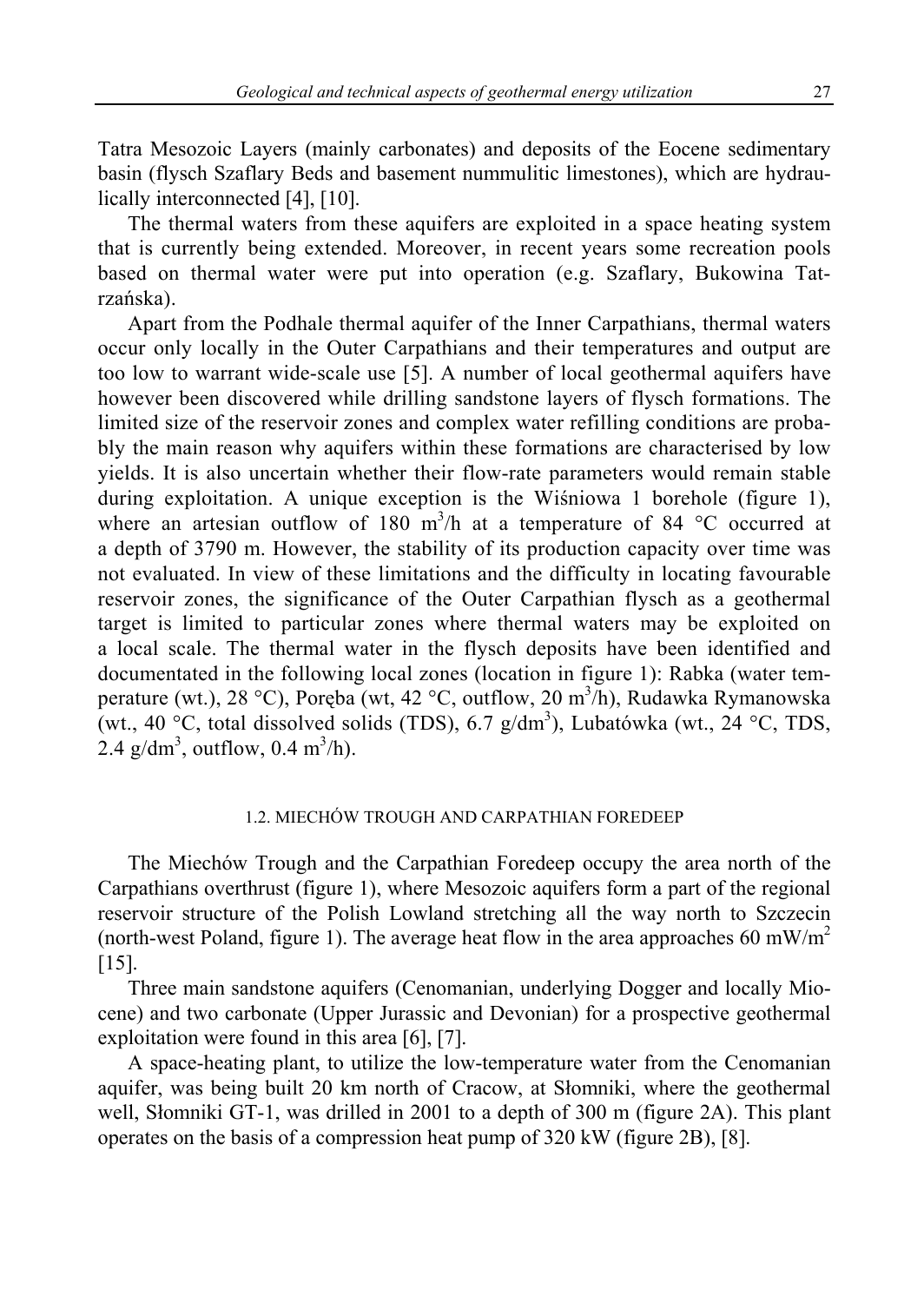

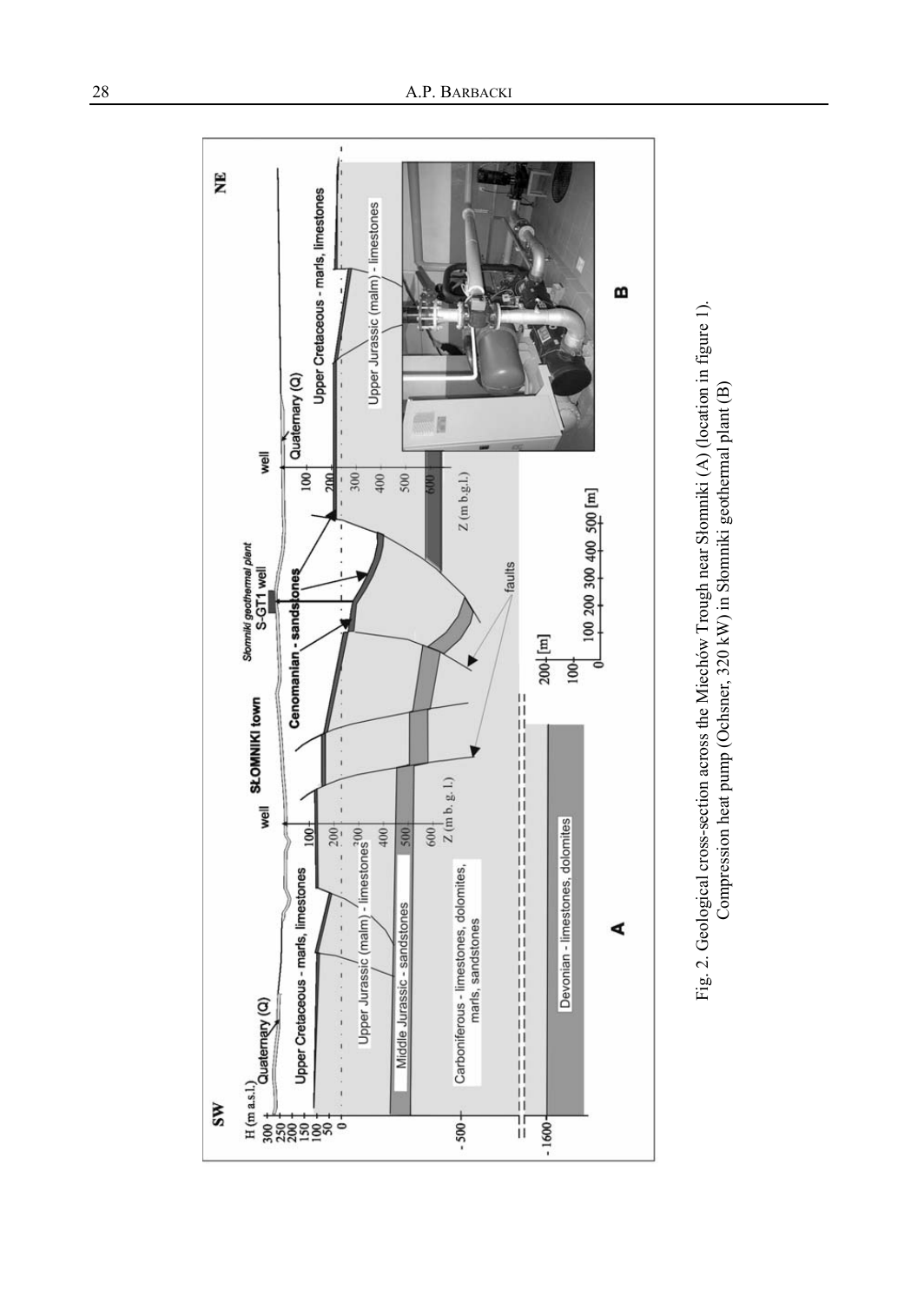Further south, near Bochnia and Brzesko (figure 1), artesian flow from the Cenomanian aquifer, with yields from a dozen to several dozen cubic meters per hour, was recorded at a depth of 800–1000 m. Water temperature ranges from 35 to 40 °C, and the average mineralisation is close to 20 g/dm<sup>3</sup>.

In the areas, where the Cenomanian deposits are wedging out, geothermal aquifer is locally replaced by sandstones of the Dogger (e.g. in the Miechów zone) [9].

The geothermal potential of the Upper Jurassic carbonate aquifer in the vicinity of Cracow and Tarnów also requires serious consideration. In Tarnów, a temperature of the waters at a depth of about 2000 m reaches 55 ºC and their yield is 50 m<sup>3</sup>/h. In the Cracow region, the temperature of the thermal water is 30  $^{\circ}$ C and the output is about  $25 \text{ m}^3/\text{h}$ .

Paleozoic deposits, which are rarely taken into consideration due to the difficulty in location of reservoir zones, should also be mentioned; however, only a few boreholes with strong outflows have been drilled to date, such as those near Cracow and Bochnia, where the thermal waters come from the Devonian aquifer.

The reservoir parameters of Miocene sandstone aquifer in the Carpathian Foredeep are insufficiently recognized, but there are some zones of interest in terms of their geothermal exploitation, e.g. in the vicinity of Przemyśl, Rzeszów and Jarosław.

## 1.3. SILESIAN-CRACOW MONOCLINE

The Silesian-Cracow Monocline occupies the north-western part of the region of interest (figure 1), but its geothermal potential is limited because of the shallow-lying Mesozoic and Paleozoic aquifers. The average heat flow in this area according the latest analysis amounts to  $70 \text{ mW/m}^2$  [15].

Although geothermal aquifers were formed in the Carboniferous sandstones and Devonian carbonates, the fracture porosity of such water-bearing beds makes their assessment in terms of extension and yields difficult. The temperatures of the thermal waters of the Carboniferous and Devonian aquifers do not exceed 40 °C. There are also Triassic and Jurassic aquifers, but they are characterised by waters with temperatures between 10 and 15 °C.

### 2. TECHNOLOGICAL SOLUTIONS

The above review shows that many types of aquifers, whose temperature ranges from about 10 to 90 °C, can be exploited in the south-east part of Poland. The quality of these waters is equally variable, ranging from fresh water to strongly mineralised brines; the former can be used without treatment. However, apart from the Podhale aquifer and some other local aquifers, the temperatures of thermal waters range from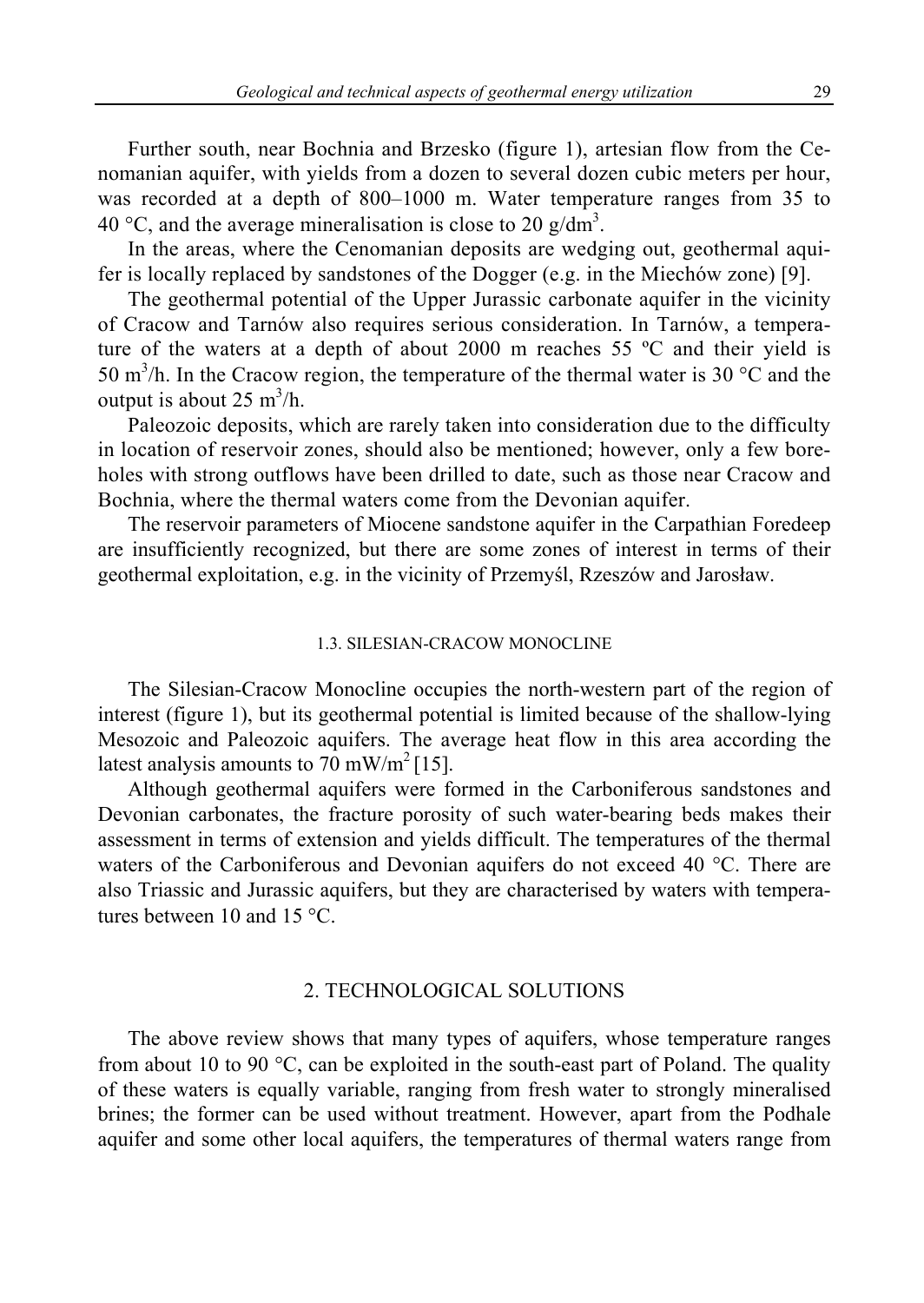less than 20 to 60 °C and hence such waters are particularly suitable for heating systems that use heat pumps (of compressive and absorptive types), and directly for thermal pools [11], [12].

#### 2.1. GEOTHERMAL PLANTS OPERATING IN POLAND

The technological solutions adopted in geothermal heating plants in Poland are altered according to hydrogeological properties and chemical characteristics of the thermal aquifers, the level of heat demand and temperature parameters which depend on the type of end-user needs.

Up to now, in Poland, we have 6 geothermal plants (Pyrzyce, Mszczonów, Podhale, Słomniki, Uniejów, Stargard) and a few recreation pools. Although these plants are located (figure 1) outside the area of interest, the characteristics of the geothermal plants of Mszczonów and Pyrzyce are presented as the examples of using absorption heat pumps, possible to apply in hydrogeothermal conditions of SE Poland.

These plants meet end-user needs by utilizing a geothermal resource and back-up gas boilers. The systems operating in these two plants consist of combined heat pumps of the absorptive type (AHP) and low-temperature gas-fired boilers, which are used at peak load in the coldest days when heat pumps cannot generate enough heat to meet end-user needs.

In the geothermal plant at Pyrzyce, there are two AHP units, each of the capacity of 10 MW [13], while at Mszczonów one AHP generates 2.7 MW (figure 3A). In Mszczonów, the heat source for the pump is the thermal water produced by the well at a flow rate of 55 m<sup>3</sup>/h and temperature of 42 °C. To improve the economic efficiency of investment, recreation pools based on thermal water were put into operation in 2008.

The heating system in Podhale Region consists of a thermal water source in Szaflary, gas-fired boilers used at peak load in boiler house in Zakopane (figure 3B), and units generating both heat and electric energy (co-generator unit) from natural gas (figure 3C). The differences in the technological solutions between these three plants lie mainly in the temperature of the thermal waters. The Podhale waters reach a temperature of about 88 °C, while those at Pyrzyce and Mszczonów have temperatures of 64 °C and 42 °C, respectively.

#### 2.2. TECHNICAL SOLUTIONS FOR SOUTH-EAST POLAND

Given the fact that water temperature plays a key role in the space-heating industry, especially from the economic point of view, the technical solutions for exploiting ground waters whose temperature ranges from less than 20 to 60  $^{\circ}$ C (i.e. the waters commonly found in south-east Poland – except Podhale Region) will be discussed below.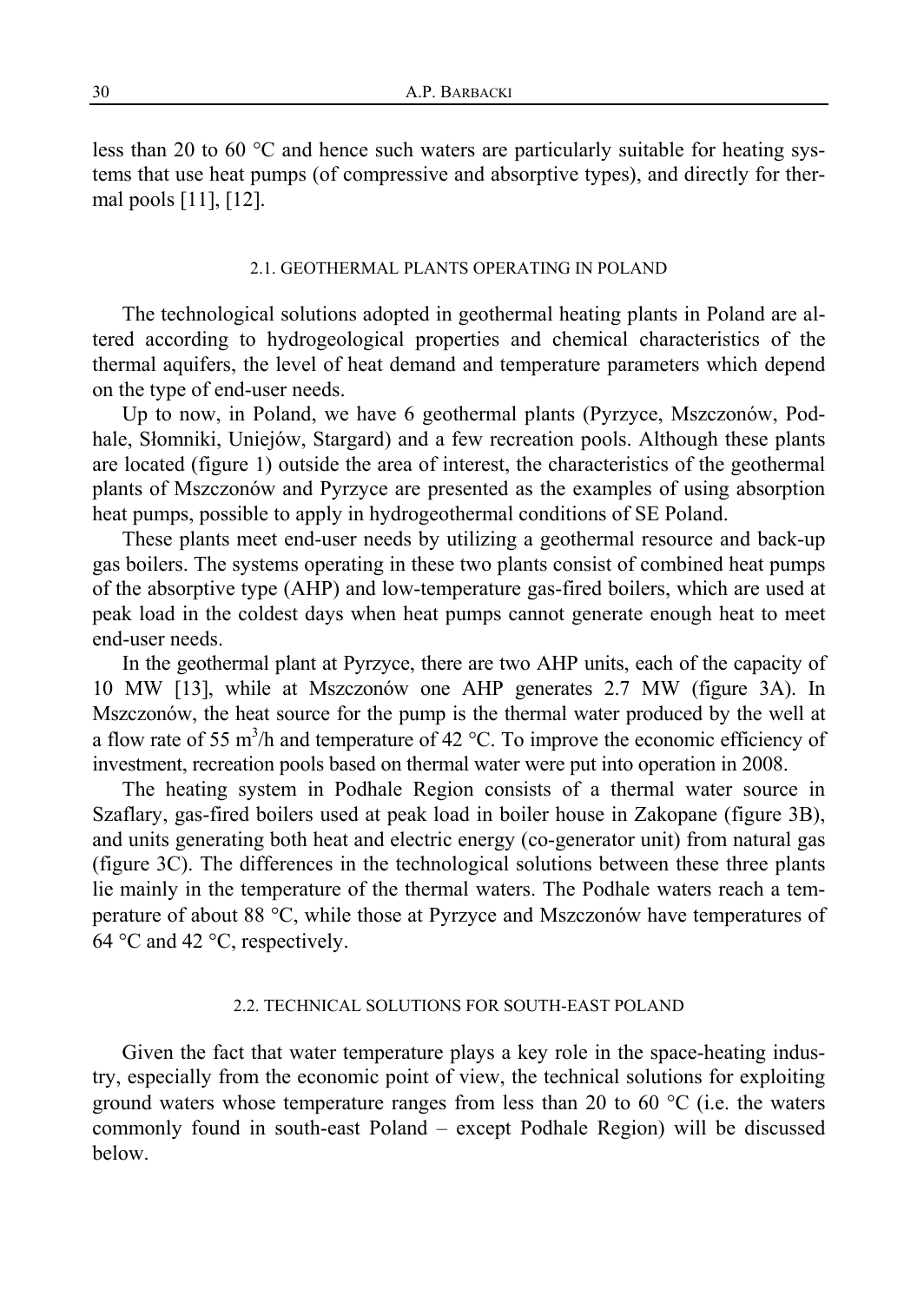

B



C



Fig. 3. Absorption heat pump (Sanyo, 2.7 MW) cooperating with high-temperature boiler (Viessmann, 1.9 MW) in Mszczonów geothermal plant (A). Peak-load bolier house in Zakopane (B). Co-generator unit (Jenbacher,  $0.54 \text{ Mw}_e + 0.7 \text{ Mw}_t$ ) in bolier house in Zakopane (C)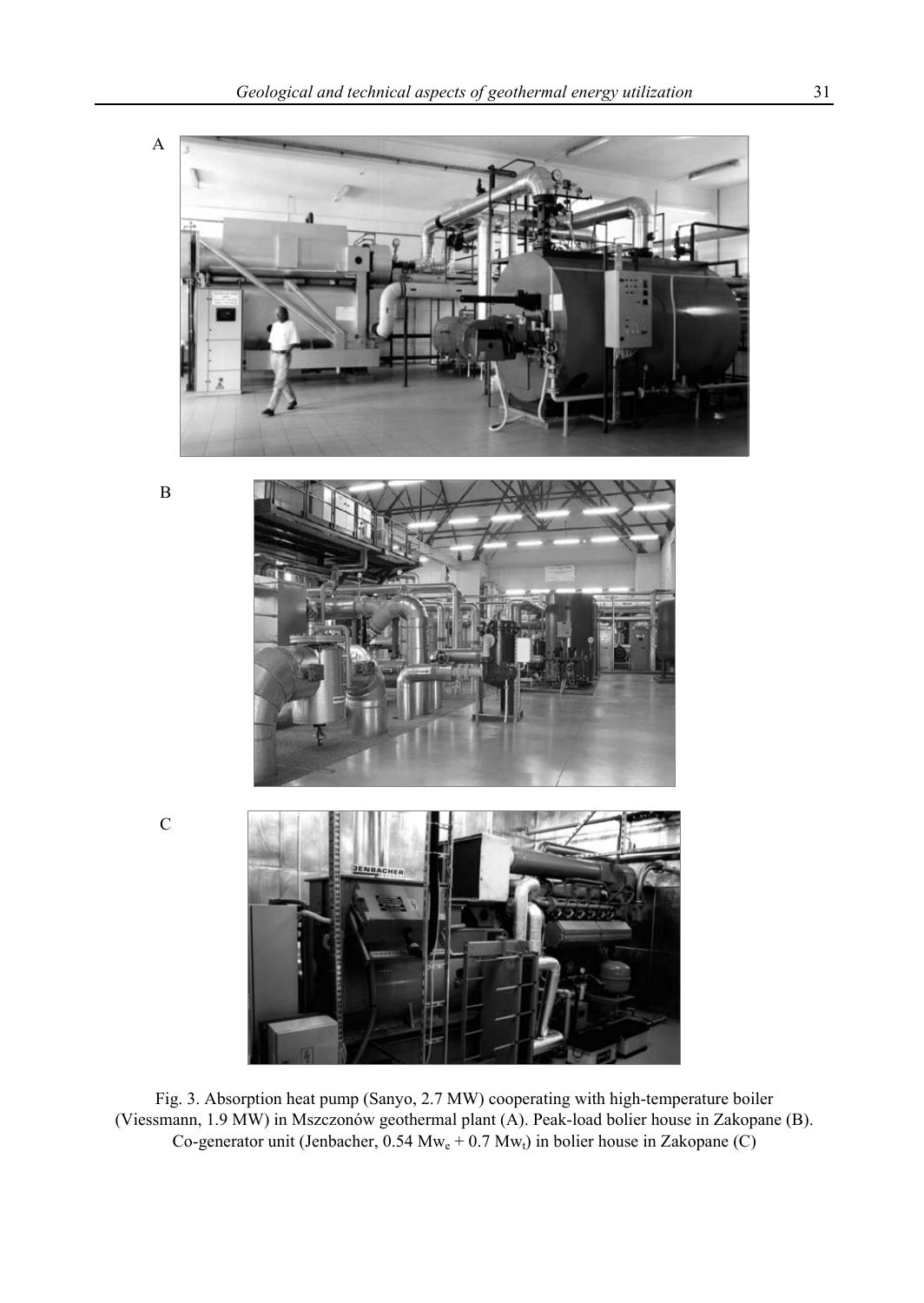Waters in the temperature range typical of south-east Poland are particularly suitable for use in heat pumps (compressive CHP and absorptive AHP types). The range of heat pump applications depends on the relation between the end-users' needs and the technical parameters of such pumps, as well as on a comparison of the investment outlays and operating costs with those typical of other heat sources.

Of a wide variety of energy sources for compression heat pumps (CHPs), the most popular are natural sources that use the energy accumulated in the soil. The thermal properties of these sources make them particularly suitable for the small heat pumps (up to 20–30 kW) used to heat single houses. However, exploitation of soil with an average annual temperature in south-east Poland of about 8 °C as the source of heat for a standard CHP can lead to COP (coefficient of performance, i.e., the ratio of the heat energy delivered to the primary energy used) as low as ca. 3.5. Moreover, using soil as the source of heat requires a sufficient space to construct a collector (about 25– 100 m<sup>2</sup> per 1 kW of energy from a heat source for a CHP). These restrictions are reduced if groundwater at a temperature of around 20 °C is used as the heat source for a CHP, as was the case at Słomniki (COP of  $\sim$ 5.0).

One fact emerging from any analysis is that the driving force behind the future use of compression heat pumps is their economic viability. Assuming the cost of electric energy on the level of ca. 167  $\epsilon$  (550 PLN)/1 MWh (average price valid in 2008 in Poland), the cost of producing a unit of heat (1GJ) from electricity is  $\sim$  45 € (150 PLN). It is equally easy to calculate the cost of 1 GJ generated by a compression heat pump, i.e. the cost of electrical driving energy:  $45 \in (150 \text{ PLN})/\text{COP}$ .

It should be remembered, however, that the cost so calculated will represent only the expenditure on the electricity used to drive the CHP (exploitation cost). For CHP supplied with energy from soil, COP approaches 3.5, hence the cost of 1 GJ is 13  $\epsilon$ (43 PLN). For CHP based on groundwater COP ranges from 4.0 to 5.0, so the cost of 1 GJ ranges from 9  $\in$  (30 PLN) to 11  $\in$  (38 PLN). For example, a gross cost of 1 GJ drawn from natural gas for domestic use ranges at present from 15 to 18  $\epsilon$  (ca. 50–60 PLN). The profitability of CHPs depends thus on the value of COP and current costs of energy from various sources (coke, coal, natural gas, furnace oil, electricity).

Optimal conditions for using groundwaters as a heat source for CHPs exist along the Bochnia–Kazimierza Wielka line (figure 1). The groundwaters of the Cenomanian qualifier there have temperatures from 15 to 30 °C and a low salt content (0.2  $g/dm<sup>3</sup>$ ).

If water temperatures exceed 35 °C (e.g. near Cracow, Bochnia, Brzesko, Tarnów, figure 1), it is more profitable to make use of the absorption heat pumps (AHP) fed with groundwaters. AHPs are capable of generating temperatures up to 90 °C and have the capacity of more than 1 MW (as at the Pyrzyce and Mszczonów plants). Thermal waters emerging in the vicinity of Bochnia, Brzesko and Tarnów (the Cenomanian, Jurassic and Devonian aquifers), with temperatures ranging from 35 to 55  $\degree$ C and flow rates higher than 60 m<sup>3</sup>/h, would be particularly useful as the heat source for absorption heat pumps.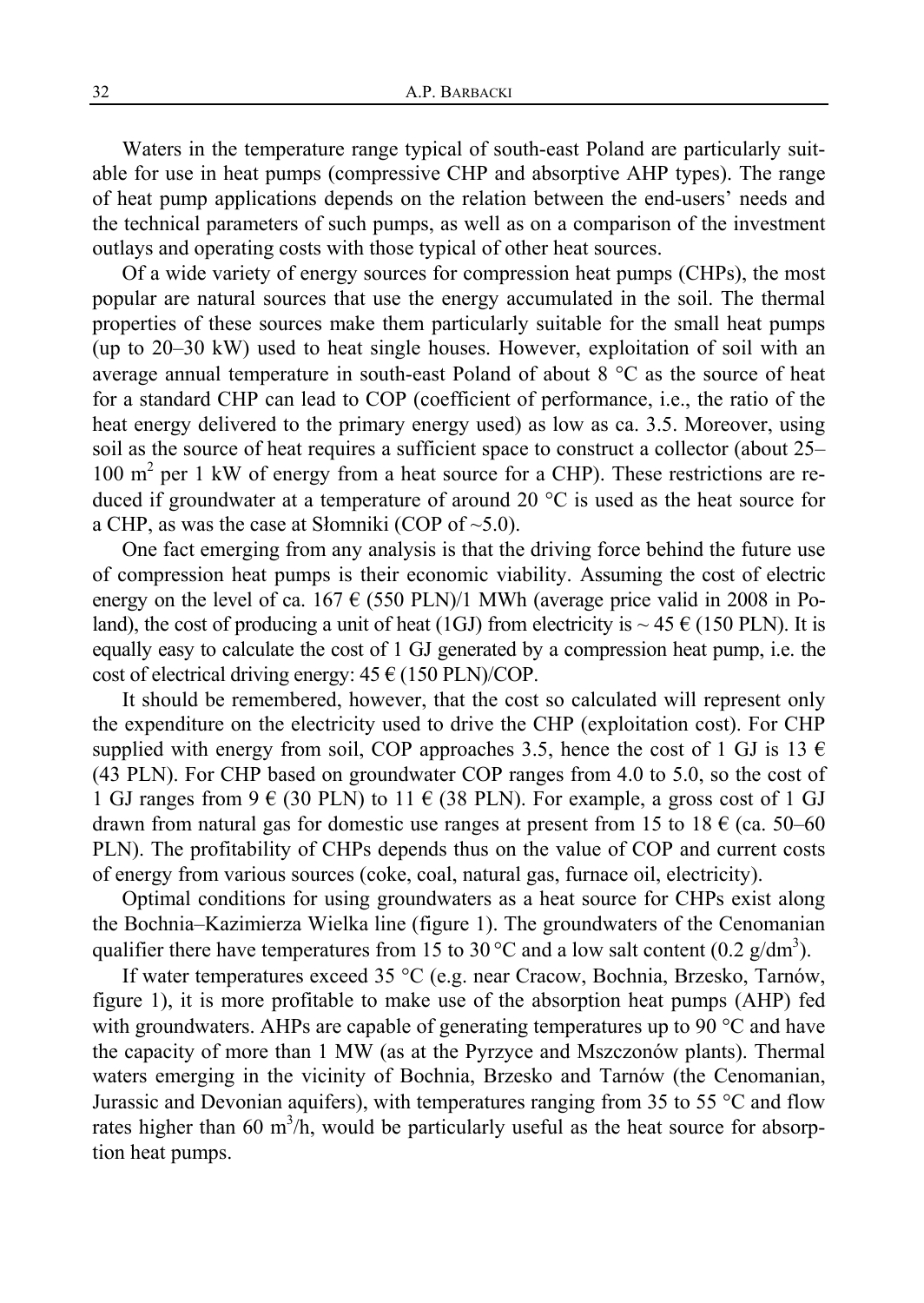An interesting way of using conventional energy in geothermal plants is the application of co-generator units, also known as electricity–heat units [14], [16]. Usually, gasdriven co-generators generate electric energy in a common way (also for the plant own needs) and the heat produced as a result of generator cooling is distributed by heat system. Three units of the Jenbacher JMS 312 type, each with the capacity of 540 kW<sub>el</sub> and  $700 \text{ kW}_{th}$ , have been put into service in the peak-load boiler house in Zakopane (figure 3C). An economic analysis has demonstrated that the outlays on the purchase and assembly of these units can be paid back in two or three years. A particularly cost-effective solution is to combine the co-generator unit with CHPs and use the electricity thus generated as the driving force for these devices and for the plant own needs.

## 3. CONCLUSIONS

This paper describes the conditions and hydrogeological parameters of some geothermal aquifers in south-east Poland. The geological conditions are particularly favourable for using a geothermal heat in the Podhale Trough. On a countrywide scale, this area has unique geothermal conditions. The area north of the Cracow–Tarnów– Rzeszów line also offers many opportunities for harnessing geothermal energy stored in vast thermal aquifers (the Cenomanian, Dogger, Upper Jurassic, Devonian, Miocene), whose waters are characterised by large differences in temperature (from less than 20 to 60 °C), mineralization (from 0.2 to 150.0 g/dm<sup>3</sup>) and flow rate (up to 60 m3 /h, documented during production tests). In most cases, conditions are particularly suitable for applying heat pump technology (even for Podhale Region, where in some places temperature of groundwater does not exceed 25 °C, e.g. the vicinity of Krokiew, Kiry, Cyrla).

The temperatures of water in SE Poland allow their direct use in recreation pools. In spite of this, for economic viability of geothermal plants, recreation pools and other facilities based on thermal water should be connected to the heat-space systems (the case of Podhale, Mszczonów and Uniejów).

Both technological progress and various technological solutions have provided new opportunities for drawing heat from low-temperature thermal waters, occurring in south-east Poland. The paper shows that several energy sources can be combined in one heat-generating plant. It is, however, of critical importance that such a project should be preceded by technical and economic analyses carried out a priori.

#### REFERENCES

- [1] BARBIER E., *Geothermal energy and current status: an overview*, Renewable & Sustainable Energy Review, Pergamon, 2002, 3–65.
- [2] FRIDLEIFSSON I.B., *Geothermal Energy amongst the World's Energy Sources*, Proceedings World Geothermal Congress, Antalya, Turkey, 2005.